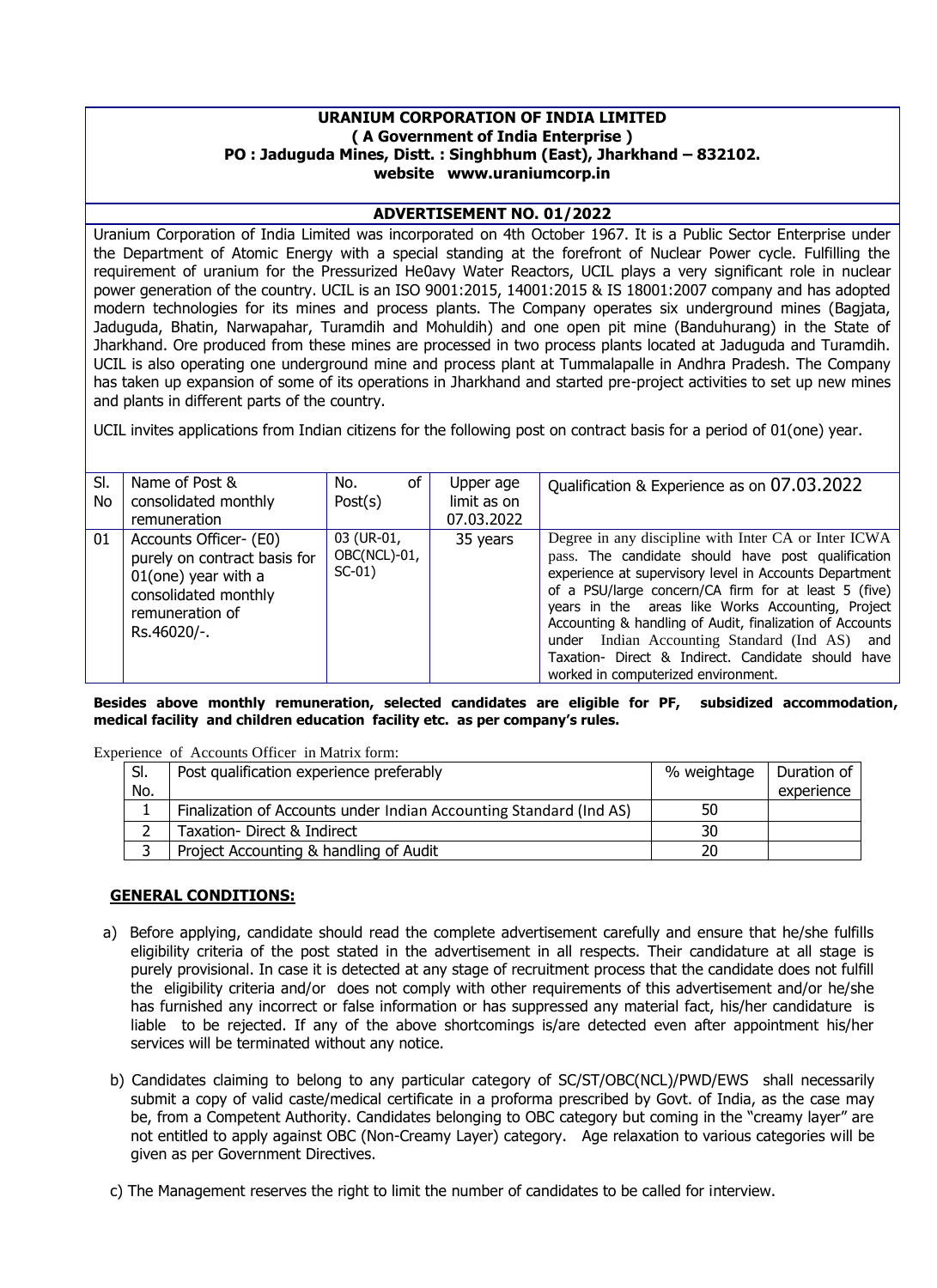- d) All qualifications should be full time and recognized from Indian University/ Institutions/Appropriate Statutory Authority.
- e) No TA will be paid to candidates called for interview.
- f) The application is liable for rejection at any stage of recruitment process without assigning any reason in case of suppression / furnishing of false information, without enclosing necessary documents, un-signed application and/or application received after closing date.
- g) Mere fulfillment of eligibility criteria does not confer any right in respect of the interview/selection. Only shortlisted candidates will be called for test and/or interview. Verification of original certificates with regard to age, qualifications, work experience and other documents as asked for will be done only at the time of interview. UCIL reserves the right to cancel / restrict / enlarge/ modify the recruitment process, if need so arises, without assigning any reason.
- h) UCIL shall not be responsible for any postal delay / loss in transit in submission of documents within specified time. Applications received after the due date will neither be entertained nor returned. Incomplete applications will summarily be rejected and no correspondence shall be entertained from the candidates who have not been shortlisted/ selected.
- i) Canvassing in any form will be a disqualification.
- j) Only Indian Nationals need to apply.
- k) Any legal proceedings in respect of any dispute with regard to recruitment against this advertisement can be instituted only in Ranchi Courts/Forums/tribunals .Only Ranchi Courts/Forums/tribunals have the sole jurisdiction to try any such dispute
- l) Records of the candidates not selected shall not be preserved beyond 01 year from the date of interview or publication of next advertisement for the post(s) whichever is earlier.
- m) Request for change of mailing address/email ID/category/posts and other information as declared will not be entertained.
- n) In case of any ambiguity/dispute arising on account of interpretation in English or Hindi version, the English version shall be final.
- o) Since the present assignment is purely on contractual basis, selected candidates shall have to execute a **deed of indemnity** on a non-judicial stamp paper of Rs.20/-(Rupees Twenty only) for never indulging in any type of claim to permanent nature job in the company.

### **HOW TO APPLY:**

Typed application giving full details as per the prescribed **'**[Application Format'](../../../Desktop/Application%20format.doc) along with a recent passport size photograph, self attested copies of matriculation certificate for date of birth and all relevant documents such as educational qualifications, experience, caste certificate and Medical Certificate applicable for physically handicapped candidates only should reach to the **Gen.Manager(Inst./Pers.&IRs./CP)** at the address given below on or before 07.03.2022. **'**[Application Format'](../../../Desktop/Application%20format.doc) can be downloaded from our website '**www.uraniumcorp.in**.

Gen.Manager (Inst./Pers.&IRs./CP) Uranium Corporation of India Limited, (A Government of India Enterprise) P.O. Jaduguda Mines, Distt.- Singhbhum East, JHARKHAND-832102

**DOCUMENTS REQUIRED AT THE TIME OF INTERVIEW**: The following documents shall be produced in original for verification and self attested photocopies.

- 1. Class  $10^{th}$  (High School) certificate for Date of Birth.
- 2. Category valid certificate i.e., SC/ST/OBC (Non-creamy layer) on proforma prescribed by Government and self undertaking for OBC (Non-creamy layer) status, valid Physically Challenged certificate,
- 3. Mark sheets and certificates in support of educational qualifications.
- 4. Experience certificates.

Candidate should **superscribe** Advt. No. and name of the post applied on the top of the envelop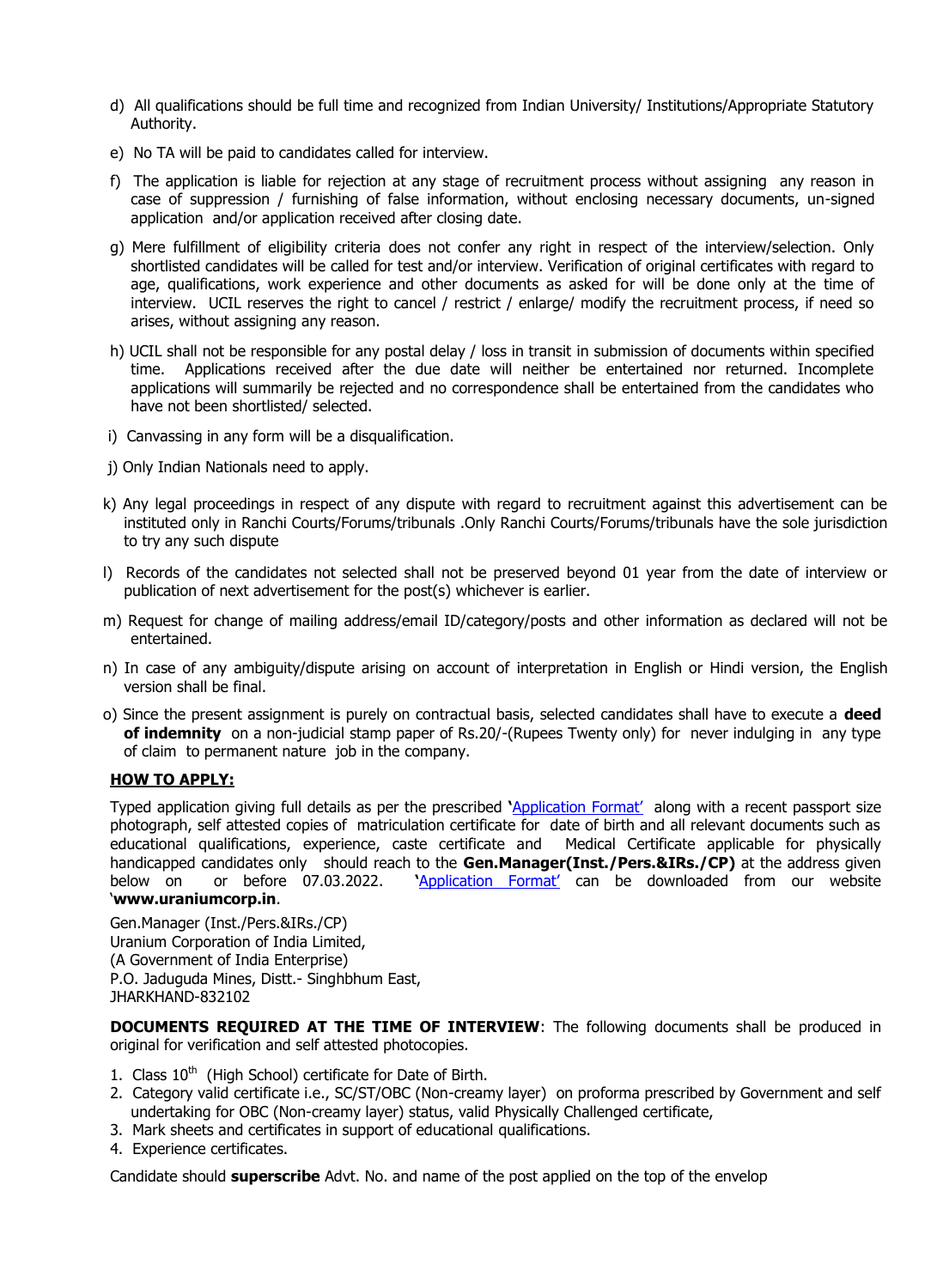## **URANIUM CORPORATION OF INDIA LIMITED**

**APPLICATION FORMAT**

[Candidates are requested to furnish the latest information]

# **Advertisement No. :**

| 01. Post applied for                                                                                                            |                                                                                                                                                                                                                                         |
|---------------------------------------------------------------------------------------------------------------------------------|-----------------------------------------------------------------------------------------------------------------------------------------------------------------------------------------------------------------------------------------|
| 02. Name of applicant (in block letters)                                                                                        |                                                                                                                                                                                                                                         |
| 03. Date of birth of applicant                                                                                                  |                                                                                                                                                                                                                                         |
| 04. Father's/Husband's name                                                                                                     |                                                                                                                                                                                                                                         |
| 05. Category (SC/ST/OBC(NCL)/EWS/PH(OH/HH/VH) : ________________________________<br>(Attach attested certificate if applicable) |                                                                                                                                                                                                                                         |
| 06. Permanent Address<br>(including PIN code, mobile No. & Email id)                                                            |                                                                                                                                                                                                                                         |
| 07. Mailing Address<br>(including PIN code, mobile No. & Email id)                                                              | and the state of the state of the state of the state of the state of the state of the state of the state of the<br><u> 1989 - Jan James James James James James James James James James James James James James James James James J</u> |

### 08. Academic Qualification (Xth onwards) (attach attested certificates):

| Exam   | School/College | Year | Duration of |    | Board/     | Class/ | Subjects | Full  |
|--------|----------------|------|-------------|----|------------|--------|----------|-------|
| Passed |                |      | course      |    | University | Divn.  |          | time/ |
|        |                |      | From        | To |            | $%$ of |          | Part/ |
|        |                |      |             |    |            | marks  |          | time  |
|        |                |      |             |    |            |        |          |       |
|        |                |      |             |    |            |        |          |       |
|        |                |      |             |    |            |        |          |       |
|        |                |      |             |    |            |        |          |       |
|        |                |      |             |    |            |        |          |       |
|        |                |      |             |    |            |        |          |       |
|        |                |      |             |    |            |        |          |       |
|        |                |      |             |    |            |        |          |       |
|        |                |      |             |    |            |        |          |       |
|        |                |      |             |    |            |        |          |       |
|        |                |      |             |    |            |        |          |       |
|        |                |      |             |    |            |        |          |       |
|        |                |      |             |    |            |        |          |       |
|        |                |      |             |    |            |        |          |       |
|        |                |      |             |    |            |        |          |       |
|        |                |      |             |    |            |        |          |       |

\_\_\_\_\_\_\_\_\_\_\_\_\_\_\_\_\_\_\_\_\_\_\_\_\_\_\_\_\_\_\_\_\_\_\_\_\_\_

**Contd.p/2…**